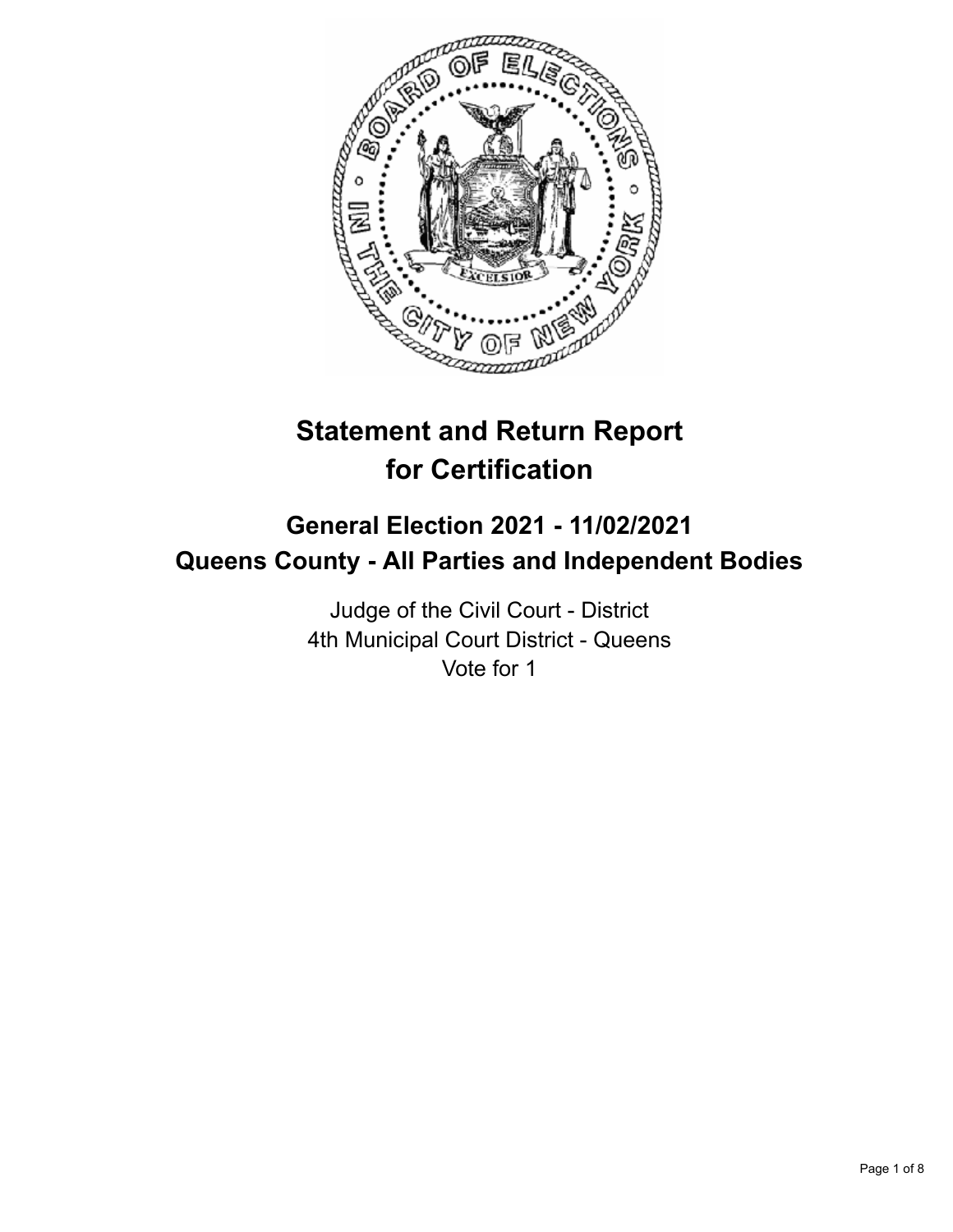

| <b>PUBLIC COUNTER</b>                                    | 8,852          |
|----------------------------------------------------------|----------------|
| <b>MANUALLY COUNTED EMERGENCY</b>                        | 0              |
| <b>ABSENTEE / MILITARY</b>                               | 789            |
| <b>AFFIDAVIT</b>                                         | 31             |
| <b>Total Ballots</b>                                     | 9,672          |
| Less - Inapplicable Federal/Special Presidential Ballots | 0              |
| <b>Total Applicable Ballots</b>                          | 9,672          |
| CASSANDRA A. JOHNSON (DEMOCRATIC)                        | 6,009          |
| DANIEL KOGAN (REPUBLICAN)                                | 2,438          |
| DANIEL KOGAN (CONSERVATIVE)                              | 314            |
| DEBORAH ROSENSWEIG (WRITE-IN)                            | 1              |
| ELTAN COHEN (WRITE-IN)                                   | $\overline{2}$ |
| EZRIAH RUIZ (WRITE-IN)                                   | 1              |
| MICHAEL GOLDMAN (WRITE-IN)                               | $\overline{2}$ |
| PAUL VALLONE JR (WRITE-IN)                               | 1              |
| SWATI MANTIONE (WRITE-IN)                                | 1              |
| UNATTRIBUTABLE WRITE-IN (WRITE-IN)                       | 3              |
| <b>VERMIN SUPREME (WRITE-IN)</b>                         | 1              |
| <b>Total Votes</b>                                       | 8,773          |
| Unrecorded                                               | 899            |

| <b>PUBLIC COUNTER</b>                                    | 37 |
|----------------------------------------------------------|----|
| <b>MANUALLY COUNTED EMERGENCY</b>                        | 0  |
| ABSENTEE / MILITARY                                      | 4  |
| AFFIDAVIT                                                |    |
| <b>Total Ballots</b>                                     | 42 |
| Less - Inapplicable Federal/Special Presidential Ballots | 0  |
| <b>Total Applicable Ballots</b>                          | 42 |
| CASSANDRA A. JOHNSON (DEMOCRATIC)                        | 21 |
| DANIEL KOGAN (REPUBLICAN)                                | 13 |
| DANIEL KOGAN (CONSERVATIVE)                              | 2  |
| <b>Total Votes</b>                                       | 36 |
| Unrecorded                                               | 6  |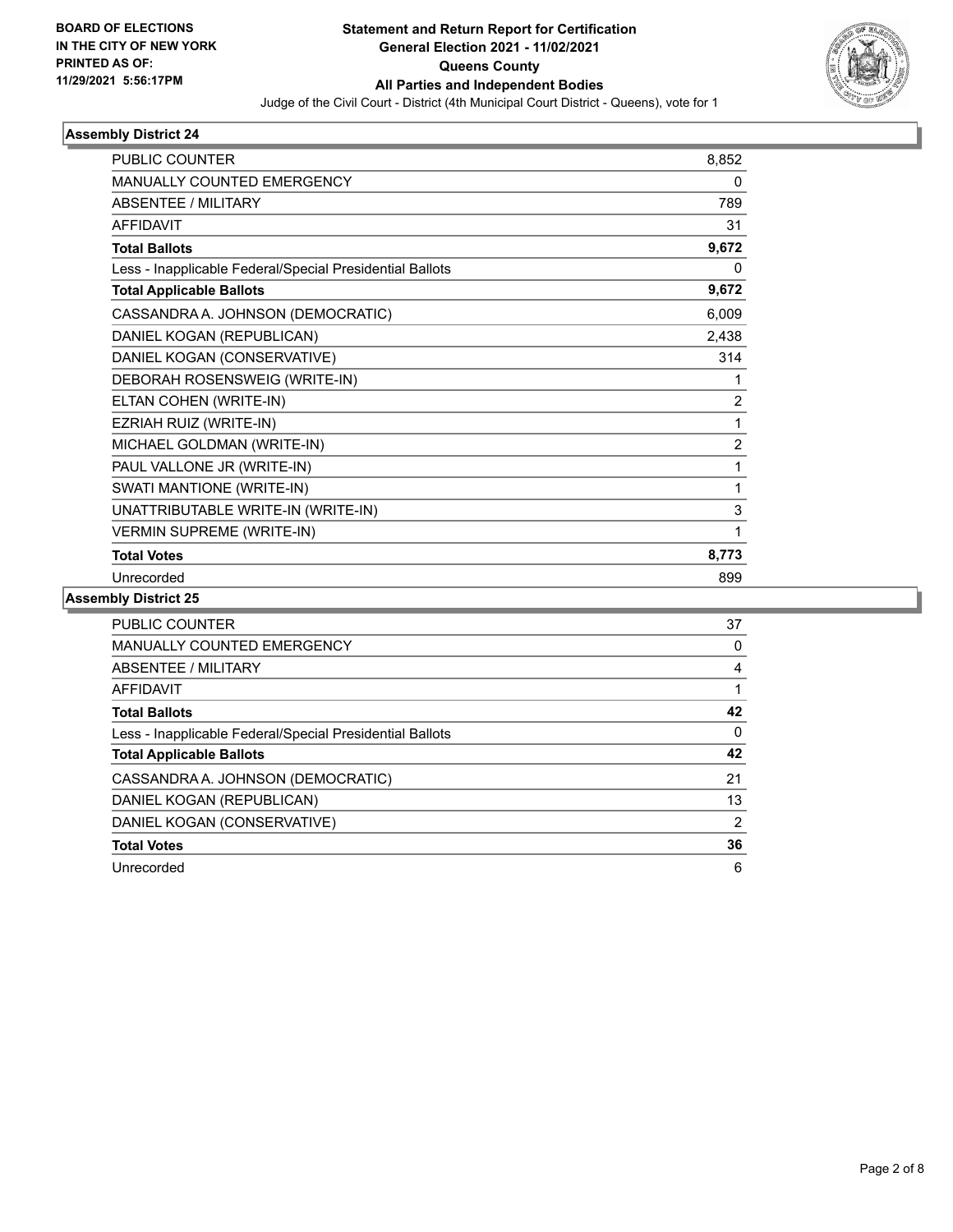

| <b>PUBLIC COUNTER</b>                                    | 480      |
|----------------------------------------------------------|----------|
| <b>MANUALLY COUNTED EMERGENCY</b>                        | 0        |
| ABSENTEE / MILITARY                                      | 61       |
| AFFIDAVIT                                                | 0        |
| <b>Total Ballots</b>                                     | 541      |
| Less - Inapplicable Federal/Special Presidential Ballots | $\Omega$ |
| <b>Total Applicable Ballots</b>                          | 541      |
| CASSANDRA A. JOHNSON (DEMOCRATIC)                        | 249      |
| DANIEL KOGAN (REPUBLICAN)                                | 230      |
| DANIEL KOGAN (CONSERVATIVE)                              | 24       |
| <b>Total Votes</b>                                       | 503      |
| Unrecorded                                               | 38       |

| <b>PUBLIC COUNTER</b>                                    | 4,483 |
|----------------------------------------------------------|-------|
| <b>MANUALLY COUNTED EMERGENCY</b>                        | 0     |
| ABSENTEE / MILITARY                                      | 559   |
| <b>AFFIDAVIT</b>                                         | 31    |
| <b>Total Ballots</b>                                     | 5,073 |
| Less - Inapplicable Federal/Special Presidential Ballots | 0     |
| <b>Total Applicable Ballots</b>                          | 5,073 |
| CASSANDRA A. JOHNSON (DEMOCRATIC)                        | 3,136 |
| DANIEL KOGAN (REPUBLICAN)                                | 1,284 |
| DANIEL KOGAN (CONSERVATIVE)                              | 151   |
| CHRISTOPHER RODITZ (WRITE-IN)                            | 1     |
| DARA LEBOWITZ (WRITE-IN)                                 | 1     |
| MARC POTTAK (WRITE-IN)                                   | 1     |
| SUZANNE BETTIS (WRITE-IN)                                | 1     |
| UNATTRIBUTABLE WRITE-IN (WRITE-IN)                       | 3     |
| UNCOUNTED WRITE-IN PER STATUTE (WRITE-IN)                | 1     |
| <b>Total Votes</b>                                       | 4,579 |
| Unrecorded                                               | 494   |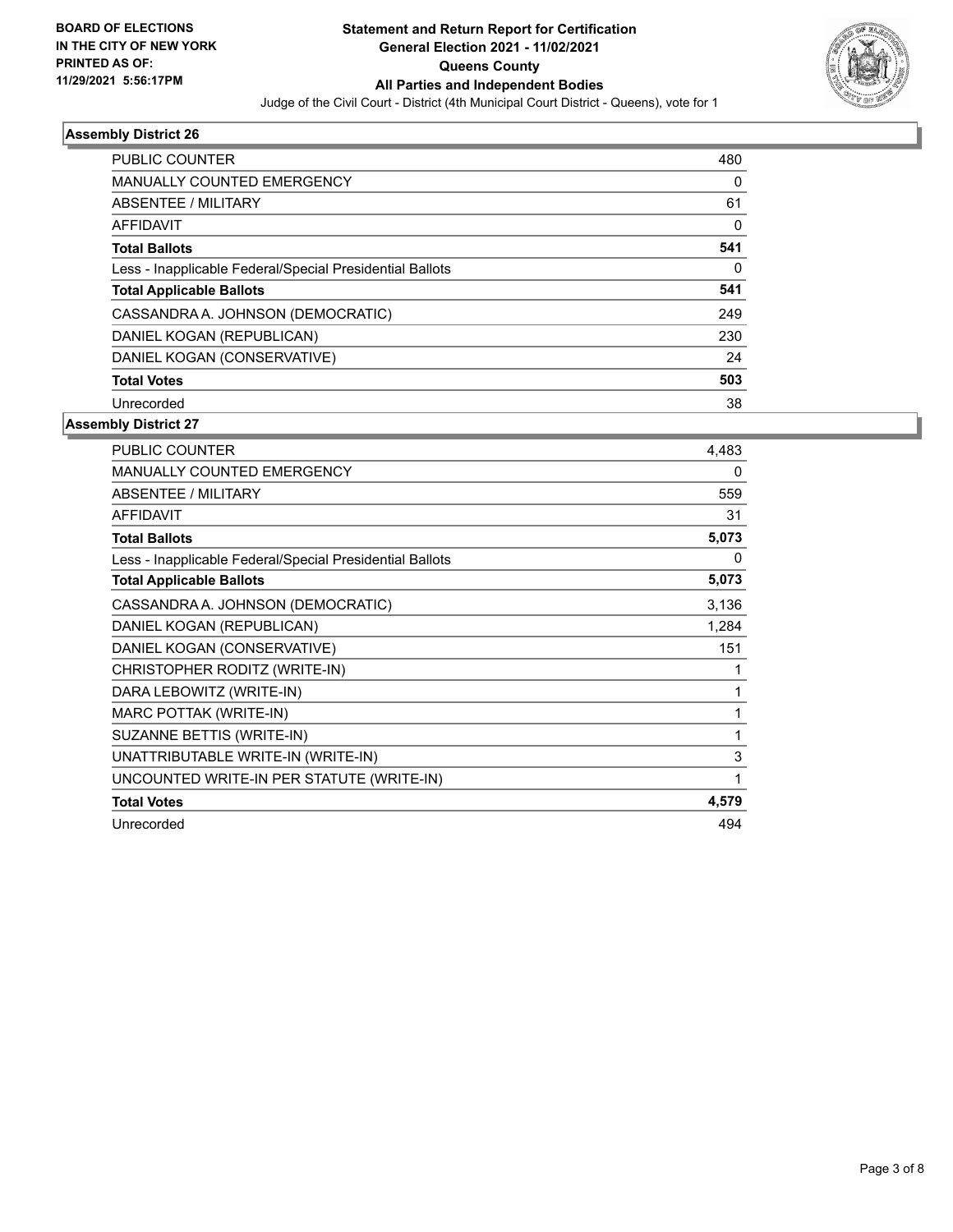

| PUBLIC COUNTER                                           |                |
|----------------------------------------------------------|----------------|
|                                                          | 5,836          |
| <b>MANUALLY COUNTED EMERGENCY</b>                        | 0              |
| ABSENTEE / MILITARY                                      | 729            |
| <b>AFFIDAVIT</b>                                         | 39             |
| <b>Total Ballots</b>                                     | 6,604          |
| Less - Inapplicable Federal/Special Presidential Ballots | 0              |
| <b>Total Applicable Ballots</b>                          | 6,604          |
| CASSANDRA A. JOHNSON (DEMOCRATIC)                        | 3,866          |
| DANIEL KOGAN (REPUBLICAN)                                | 1,862          |
| DANIEL KOGAN (CONSERVATIVE)                              | 255            |
| CARY GRANT (WRITE-IN)                                    | 1              |
| JAMES MCCARNY (WRITE-IN)                                 | 1              |
| MICHAEL GOLDMAN (WRITE-IN)                               | $\overline{2}$ |
| NILO COBAN (WRITE-IN)                                    | 1              |
| UNATTRIBUTABLE WRITE-IN (WRITE-IN)                       | 3              |
| <b>Total Votes</b>                                       | 5,991          |
| Unrecorded                                               | 613            |

| <b>PUBLIC COUNTER</b>                                    | 16,114 |
|----------------------------------------------------------|--------|
| <b>MANUALLY COUNTED EMERGENCY</b>                        | 0      |
| ABSENTEE / MILITARY                                      | 1,361  |
| <b>AFFIDAVIT</b>                                         | 50     |
| <b>Total Ballots</b>                                     | 17,525 |
| Less - Inapplicable Federal/Special Presidential Ballots | 0      |
| <b>Total Applicable Ballots</b>                          | 17,525 |
| CASSANDRA A. JOHNSON (DEMOCRATIC)                        | 15,171 |
| DANIEL KOGAN (REPUBLICAN)                                | 911    |
| DANIEL KOGAN (CONSERVATIVE)                              | 136    |
| DEVIN LAMBRIGHT (WRITE-IN)                               | 1      |
| IDA CAMPBELL (WRITE-IN)                                  | 1      |
| IKE ARUTI (WRITE-IN)                                     | 1      |
| JOHN C. GLEESON (WRITE-IN)                               | 1      |
| NURY M. VASCONCELLOS (WRITE-IN)                          | 1      |
| REVISH SALVADOR (WRITE-IN)                               | 1      |
| UNATTRIBUTABLE WRITE-IN (WRITE-IN)                       | 6      |
| <b>Total Votes</b>                                       | 16,230 |
| Unrecorded                                               | 1,295  |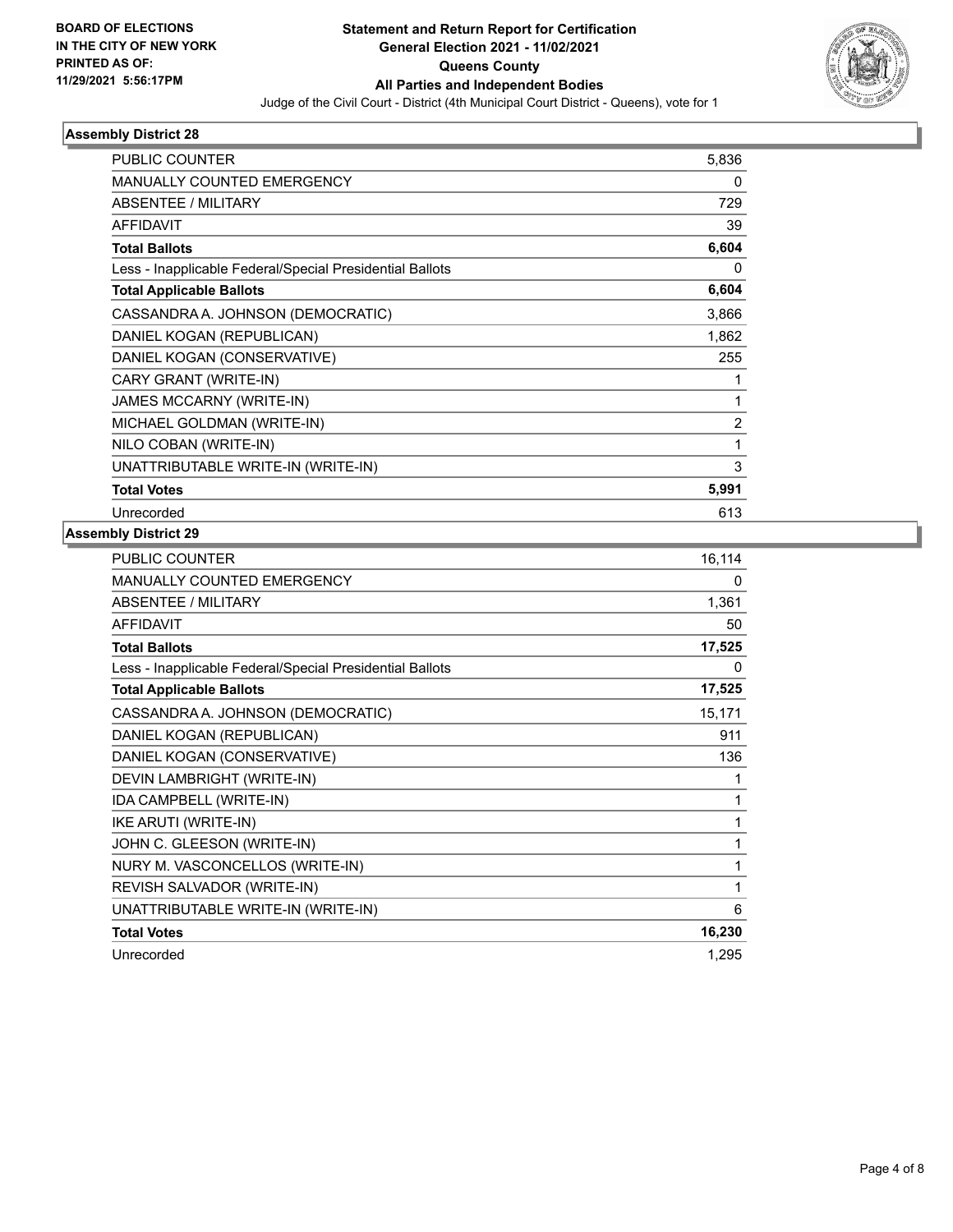

| <b>PUBLIC COUNTER</b>                                    | 3,418 |
|----------------------------------------------------------|-------|
| MANUALLY COUNTED EMERGENCY                               | 0     |
| ABSENTEE / MILITARY                                      | 244   |
| <b>AFFIDAVIT</b>                                         | 13    |
| <b>Total Ballots</b>                                     | 3,675 |
| Less - Inapplicable Federal/Special Presidential Ballots | 0     |
| <b>Total Applicable Ballots</b>                          | 3,675 |
| CASSANDRA A. JOHNSON (DEMOCRATIC)                        | 3,239 |
| DANIEL KOGAN (REPUBLICAN)                                | 157   |
| DANIEL KOGAN (CONSERVATIVE)                              | 30    |
| ADEYINKA AJAYI (WRITE-IN)                                | 2     |
| ALAN KATEMAN (WRITE-IN)                                  | 1     |
| <b>Total Votes</b>                                       | 3,429 |
| Unrecorded                                               | 246   |

| PUBLIC COUNTER                                           | 13,650 |
|----------------------------------------------------------|--------|
| <b>MANUALLY COUNTED EMERGENCY</b>                        | 0      |
| <b>ABSENTEE / MILITARY</b>                               | 1,001  |
| <b>AFFIDAVIT</b>                                         | 49     |
| <b>Total Ballots</b>                                     | 14,700 |
| Less - Inapplicable Federal/Special Presidential Ballots | 0      |
| <b>Total Applicable Ballots</b>                          | 14,700 |
| CASSANDRA A. JOHNSON (DEMOCRATIC)                        | 12,686 |
| DANIEL KOGAN (REPUBLICAN)                                | 699    |
| DANIEL KOGAN (CONSERVATIVE)                              | 107    |
| CHIKKY DEPHAZIO (WRITE-IN)                               |        |
| EDWARD PATTERSON (WRITE-IN)                              |        |
| JOSEPH MARTHONE (WRITE-IN)                               | 1      |
| UNATTRIBUTABLE WRITE-IN (WRITE-IN)                       | 9      |
| <b>Total Votes</b>                                       | 13,504 |
| Unrecorded                                               | 1,196  |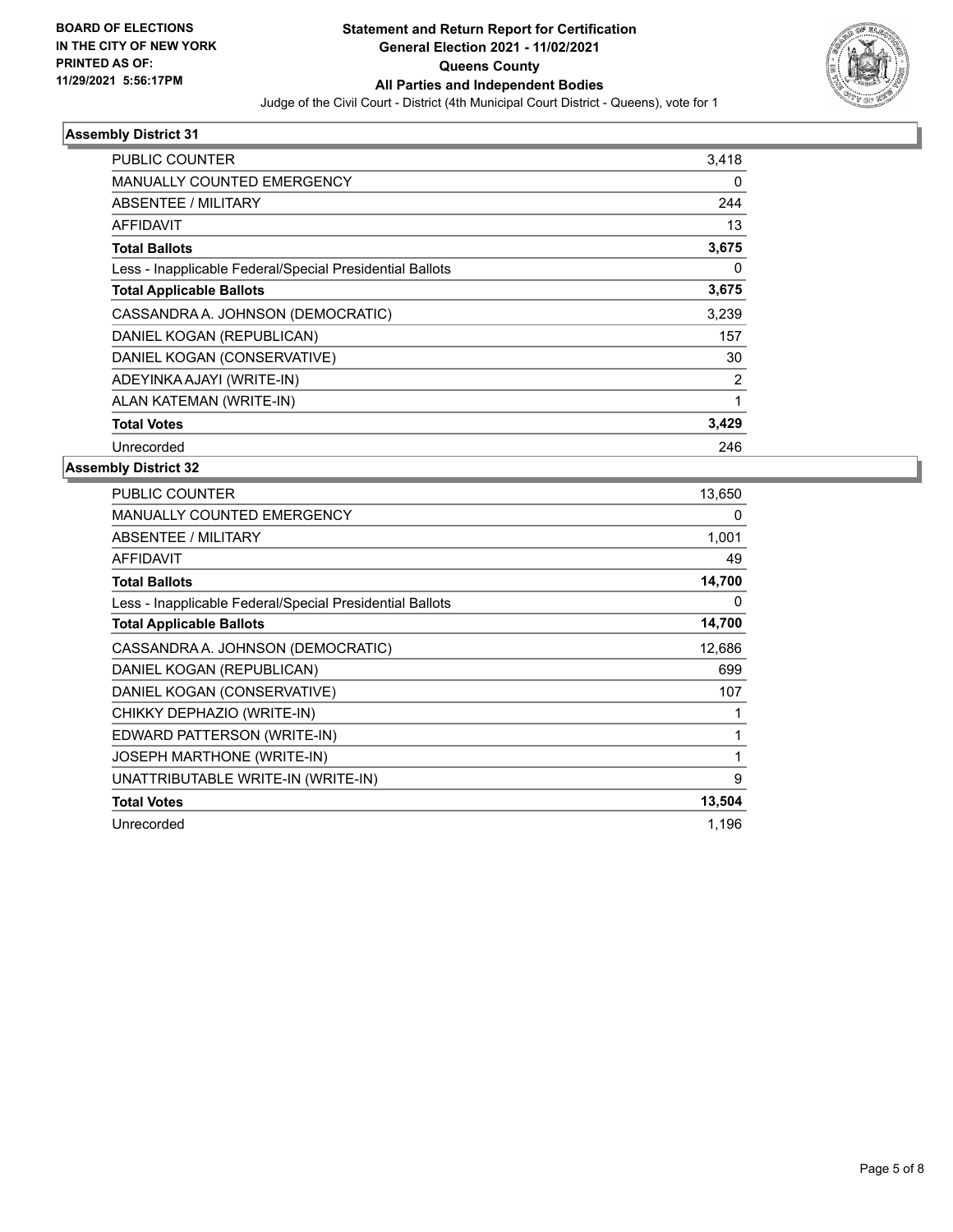

| PUBLIC COUNTER                                           | 17,743 |
|----------------------------------------------------------|--------|
| <b>MANUALLY COUNTED EMERGENCY</b>                        | 0      |
| ABSENTEE / MILITARY                                      | 1,477  |
| <b>AFFIDAVIT</b>                                         | 63     |
| <b>Total Ballots</b>                                     | 19,283 |
| Less - Inapplicable Federal/Special Presidential Ballots | 0      |
| <b>Total Applicable Ballots</b>                          | 19,283 |
| CASSANDRA A. JOHNSON (DEMOCRATIC)                        | 15,016 |
| DANIEL KOGAN (REPUBLICAN)                                | 2,395  |
| DANIEL KOGAN (CONSERVATIVE)                              | 388    |
| ANNE MARIE DOCKETT (WRITE-IN)                            | 1      |
| <b>BARACK OBAMA (WRITE-IN)</b>                           | 1      |
| DAVID ABRAHAM (WRITE-IN)                                 | 1      |
| FRODO BAGGINS (WRITE-IN)                                 | 1      |
| <b>GEBEGE NOKITARO (WRITE-IN)</b>                        | 1      |
| KAREN GOPEE (WRITE-IN)                                   | 1      |
| TARIQ NASHEED (WRITE-IN)                                 | 1      |
| UNATTRIBUTABLE WRITE-IN (WRITE-IN)                       | 5      |
| UNCOUNTED WRITE-IN PER STATUTE (WRITE-IN)                | 1      |
| <b>Total Votes</b>                                       | 17,812 |
| Unrecorded                                               | 1,471  |

| <b>PUBLIC COUNTER</b>                                    | 3,440 |
|----------------------------------------------------------|-------|
| <b>MANUALLY COUNTED EMERGENCY</b>                        | 0     |
| ABSENTEE / MILITARY                                      | 234   |
| AFFIDAVIT                                                | 15    |
| <b>Total Ballots</b>                                     | 3,689 |
| Less - Inapplicable Federal/Special Presidential Ballots | 0     |
| <b>Total Applicable Ballots</b>                          | 3,689 |
| CASSANDRA A. JOHNSON (DEMOCRATIC)                        | 1,992 |
| DANIEL KOGAN (REPUBLICAN)                                | 1,145 |
| DANIEL KOGAN (CONSERVATIVE)                              | 148   |
| FELICIA SINGH (WRITE-IN)                                 |       |
| UNATTRIBUTABLE WRITE-IN (WRITE-IN)                       | 2     |
| <b>Total Votes</b>                                       | 3,288 |
| Unrecorded                                               | 401   |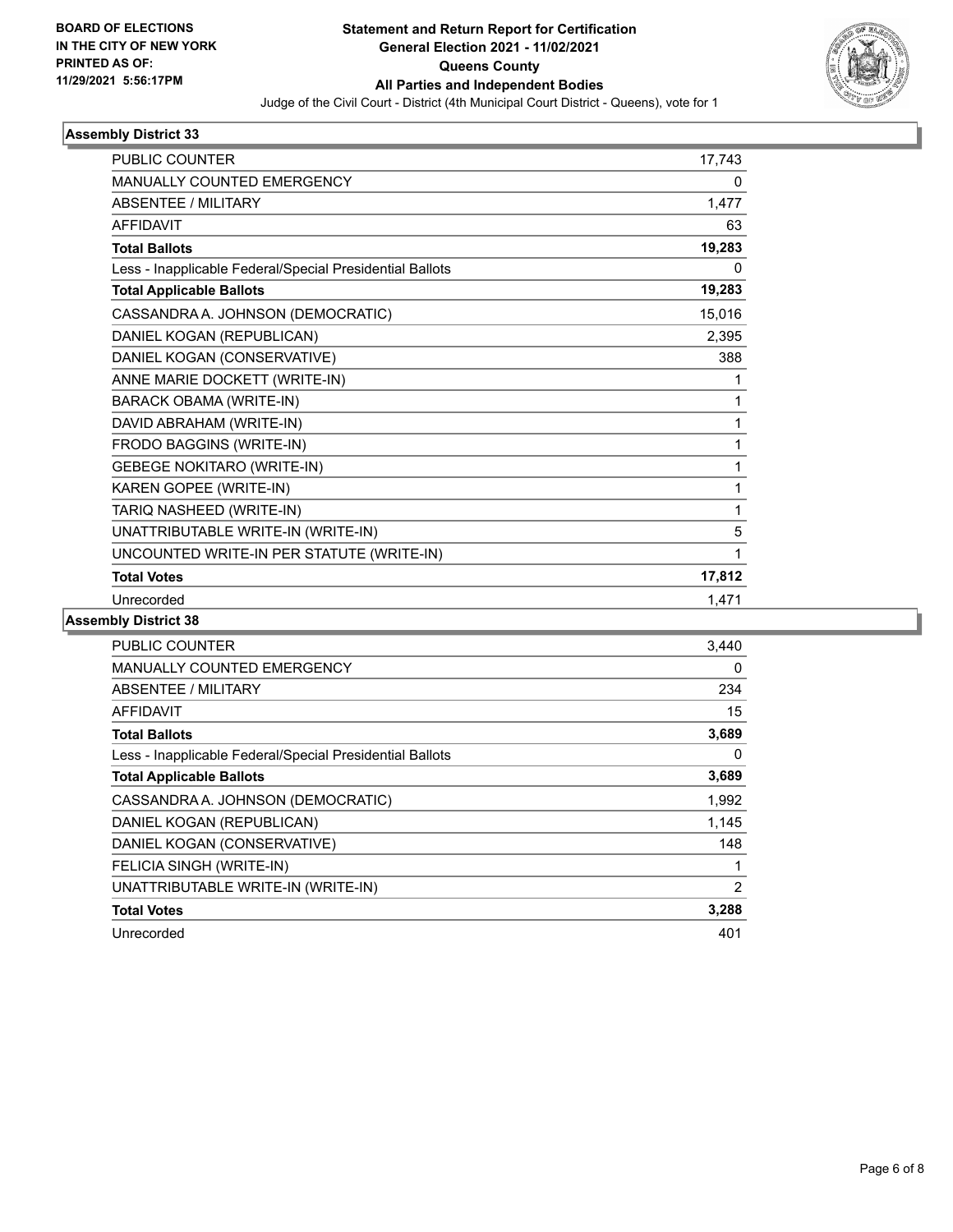

### **Total for Judge of the Civil Court - District (4th Municipal Court District - Queens) - Queens County**

| <b>PUBLIC COUNTER</b>                                    | 74,053                  |
|----------------------------------------------------------|-------------------------|
| MANUALLY COUNTED EMERGENCY                               | 0                       |
| <b>ABSENTEE / MILITARY</b>                               | 6,459                   |
| <b>AFFIDAVIT</b>                                         | 292                     |
| Total Ballots                                            | 80,804                  |
| Less - Inapplicable Federal/Special Presidential Ballots | 0                       |
| <b>Total Applicable Ballots</b>                          | 80,804                  |
| CASSANDRA A. JOHNSON (DEMOCRATIC)                        | 61,385                  |
| DANIEL KOGAN (REPUBLICAN)                                | 11,134                  |
| DANIEL KOGAN (CONSERVATIVE)                              | 1,555                   |
| ADEYINKA AJAYI (WRITE-IN)                                | 2                       |
| ALAN KATEMAN (WRITE-IN)                                  | 1                       |
| ANNE MARIE DOCKETT (WRITE-IN)                            | 1                       |
| <b>BARACK OBAMA (WRITE-IN)</b>                           | 1                       |
| CARY GRANT (WRITE-IN)                                    | 1                       |
| CHIKKY DEPHAZIO (WRITE-IN)                               | 1                       |
| CHRISTOPHER RODITZ (WRITE-IN)                            | $\mathbf 1$             |
| DARA LEBOWITZ (WRITE-IN)                                 | 1                       |
| DAVID ABRAHAM (WRITE-IN)                                 | 1                       |
| DEBORAH ROSENSWEIG (WRITE-IN)                            | 1                       |
| DEVIN LAMBRIGHT (WRITE-IN)                               | 1                       |
| EDWARD PATTERSON (WRITE-IN)                              | 1                       |
| ELTAN COHEN (WRITE-IN)                                   | $\overline{\mathbf{c}}$ |
| EZRIAH RUIZ (WRITE-IN)                                   | 1                       |
| FELICIA SINGH (WRITE-IN)                                 | 1                       |
| FRODO BAGGINS (WRITE-IN)                                 | 1                       |
| <b>GEBEGE NOKITARO (WRITE-IN)</b>                        | 1                       |
| IDA CAMPBELL (WRITE-IN)                                  | 1                       |
| IKE ARUTI (WRITE-IN)                                     | $\mathbf 1$             |
| JAMES MCCARNY (WRITE-IN)                                 | 1                       |
| JOHN C. GLEESON (WRITE-IN)                               | 1                       |
| JOSEPH MARTHONE (WRITE-IN)                               | $\mathbf{1}$            |
| KAREN GOPEE (WRITE-IN)                                   | 1                       |
| MARC POTTAK (WRITE-IN)                                   | 1                       |
| MICHAEL GOLDMAN (WRITE-IN)                               | 4                       |
| NILO COBAN (WRITE-IN)                                    | 1                       |
| NURY M. VASCONCELLOS (WRITE-IN)                          | 1                       |
| PAUL VALLONE JR (WRITE-IN)                               | 1                       |
| REVISH SALVADOR (WRITE-IN)                               | 1                       |
| SUZANNE BETTIS (WRITE-IN)                                | 1                       |
| SWATI MANTIONE (WRITE-IN)                                | 1                       |
| TARIQ NASHEED (WRITE-IN)                                 | 1                       |
| UNATTRIBUTABLE WRITE-IN (WRITE-IN)                       | 31                      |
| UNCOUNTED WRITE-IN PER STATUTE (WRITE-IN)                | 2                       |
| VERMIN SUPREME (WRITE-IN)                                | 1                       |
| <b>Total Votes</b>                                       | 74,145                  |
|                                                          |                         |